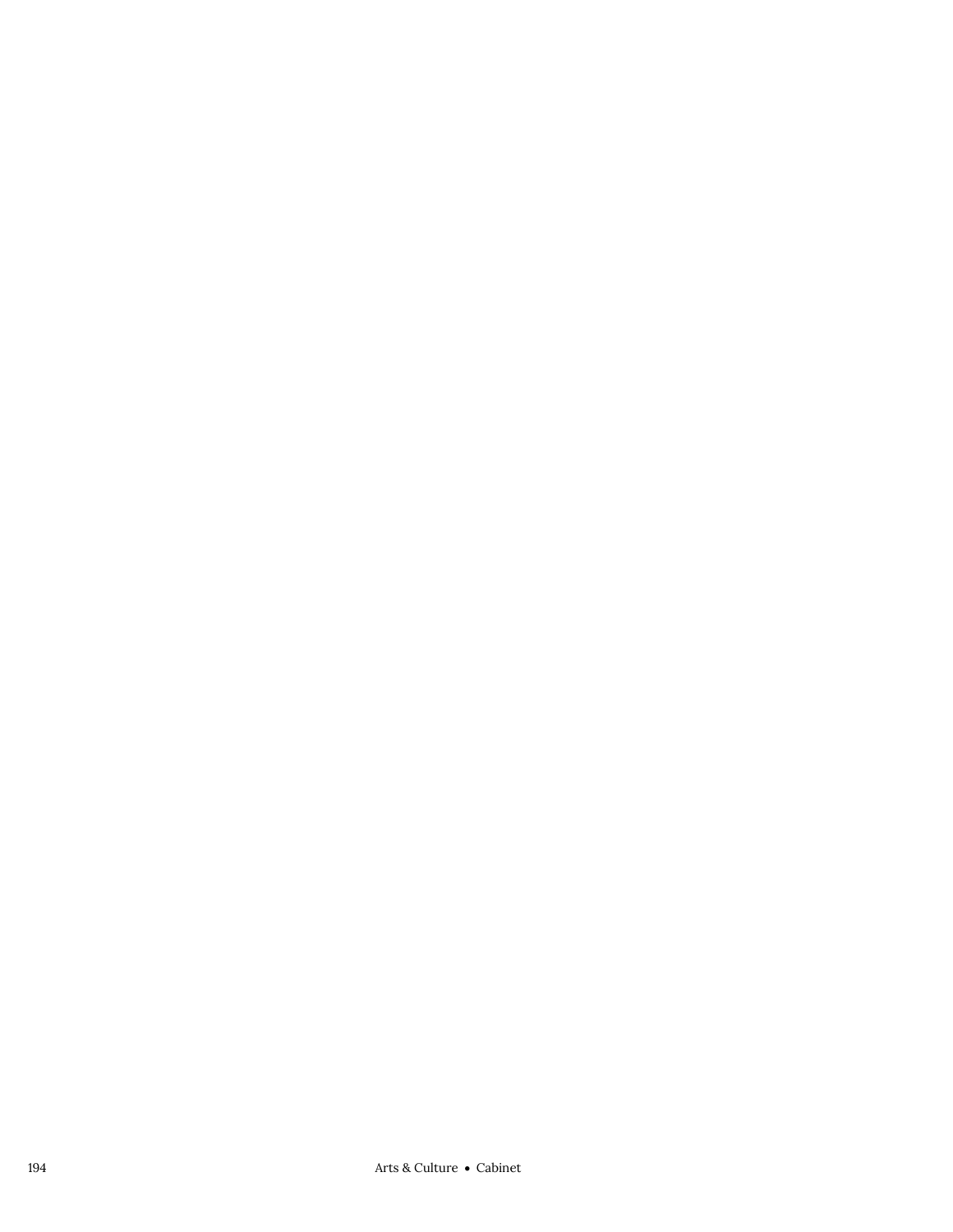## <span id="page-2-0"></span>Arts & Culture

## **Kara Elliott-Ortega,** *Chief of Arts and Culture*

## **Cabinet Mission**

The mission of the Arts & Culture Cabinet is to foster the growth and well-being of the cultural community and promote participation in the arts. Recognizing the importance of creativity across all policy areas, the cabinet seeks to promote access to arts and culture to all the City's residents, and to make Boston a municipal arts leader.

| <b>Operating Budget</b>            |                          | <b>Total Actual '20</b> |                   | Total Actual '21 Total Approp '22 Total Budget '23 |               |
|------------------------------------|--------------------------|-------------------------|-------------------|----------------------------------------------------|---------------|
|                                    | Office of Arts & Culture | 2,049,325               | 2,099,449         | 3,629,075                                          | 3,829,705     |
|                                    | <b>Total</b>             | 2,049,325               | 2,099,449         | 3,629,075                                          | 3,829,705     |
|                                    |                          |                         |                   |                                                    |               |
| <b>Capital Budget Expenditures</b> |                          | <b>Actual '20</b>       | <b>Actual</b> '21 | <b>Estimated '22</b>                               | Projected '23 |
|                                    |                          |                         |                   |                                                    |               |
|                                    | Office of Arts & Culture | 287,500                 | 619,400           | 920,100                                            | 900,000       |
|                                    | <b>Total</b>             | 287,500                 | 619,400           | 920,100                                            | 900,000       |
|                                    |                          |                         |                   |                                                    |               |
| <b>External Funds Expenditures</b> |                          | <b>Total Actual '20</b> |                   | Total Actual '21 Total Approp '22 Total Budget '23 |               |
|                                    |                          |                         |                   |                                                    |               |
|                                    | Office of Arts & Culture | 686.049                 | 729,880           | 535,795                                            | 751,000       |
|                                    | <b>Total</b>             | 686,049                 | 729,880           | 535.795                                            | 751,000       |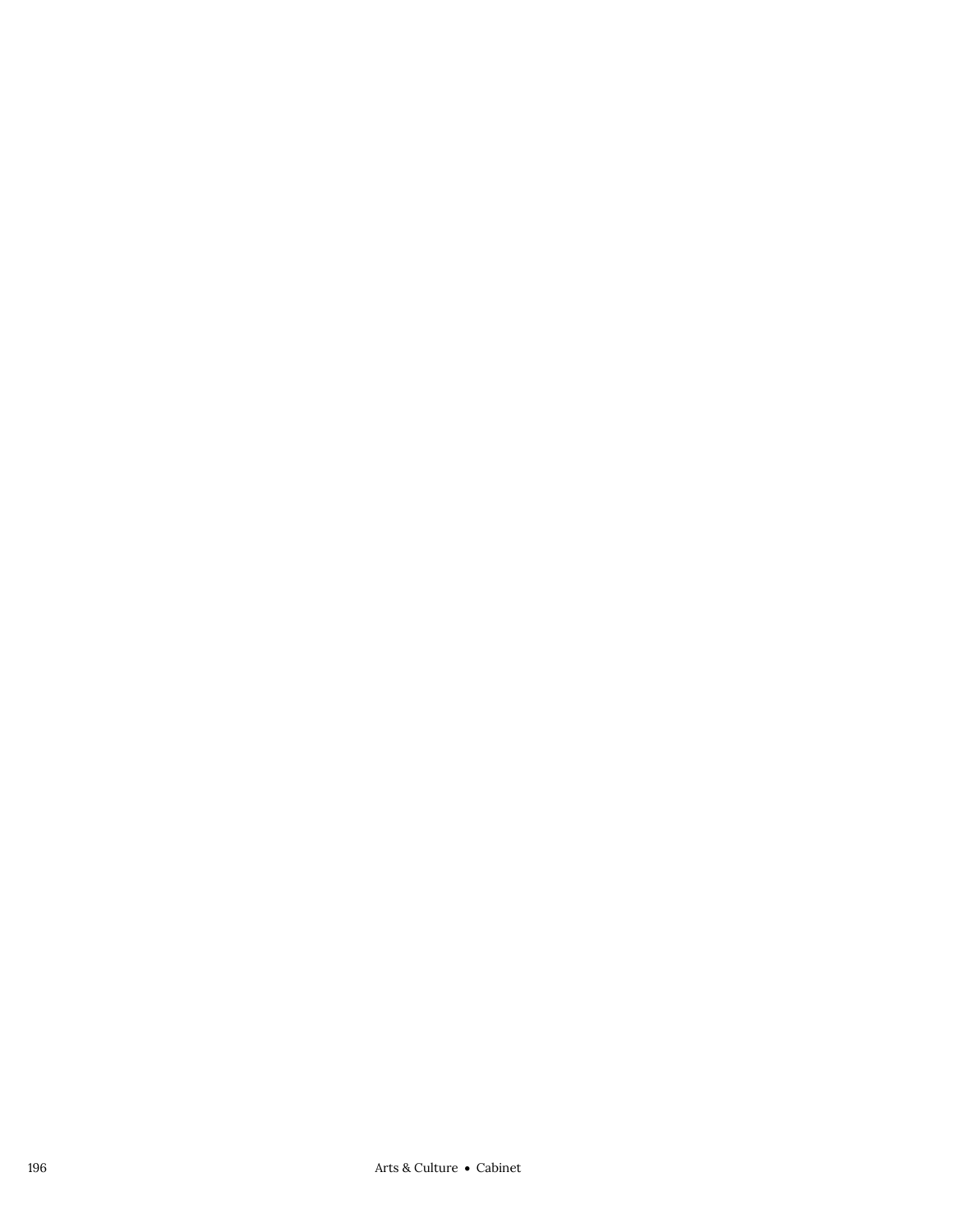# Office of Arts & Culture Operating Budget

#### **Kara Elliott-Ortega,** *Director,* **Appropriation 414000**

## **Department Mission**

 $\mathcal{O}(\mathcal{O}_\mathcal{A})$  of  $\mathcal{O}_\mathcal{A}$  are  $\mathcal{O}_\mathcal{A}$  of  $\mathcal{O}_\mathcal{A}$ 

The mission of the Office of Arts & Culture is to foster the growth of the cultural community and promote participation in the arts.

## <span id="page-4-0"></span>**Selected Performance Goals**

**Arts & Culture**

- Equitable resources and access for all.
- Integrate arts and culture into all aspects of civic life.
- Keep artists in Boston.

| <b>Operating Budget</b>      | Program Name                                                          | <b>Total Actual '20</b> |                      | Total Actual '21 Total Approp '22 Total Budget '23 |                         |
|------------------------------|-----------------------------------------------------------------------|-------------------------|----------------------|----------------------------------------------------|-------------------------|
|                              | Arts & Culture                                                        | 2,049,325               | 2,099,449            | 3,629,075                                          | 3,829,705               |
|                              | <b>Total</b>                                                          | 2,049,325               | 2,099,449            | 3,629,075                                          | 3,829,705               |
| <b>External Funds Budget</b> | <b>Fund Name</b>                                                      | <b>Total Actual '20</b> |                      | Total Actual '21 Total Approp '22                  | <b>Total Budget '23</b> |
|                              |                                                                       |                         |                      |                                                    |                         |
|                              | Adopt-A-Statue<br>Artist Resource Desk                                | $\mathbf{0}$<br>153     | 1,000                | 30,895                                             | $\Omega$                |
|                              | ArtLab                                                                | $\Omega$                | $\theta$<br>$\Omega$ | 0                                                  | 0<br>0                  |
|                              |                                                                       | 33,855                  | 43,008               | 30,000<br>0                                        | $\Omega$                |
|                              | Boston Artists in Residence Program<br><b>Boston Cultural Council</b> | 228,469                 | 252,870              | 245,900                                            | 266,000                 |
|                              | <b>Boston Marathon Memorial</b>                                       | 68,869                  | 0                    | 0                                                  | 0                       |
|                              | <b>Communications Staff Grant</b>                                     | 153                     | $\mathbf{0}$         | 0                                                  | 0                       |
|                              | <b>Creative Placemaking Study</b>                                     | 0                       | 35,170               | 0                                                  | 0                       |
|                              | <b>Cultural Institutions Convening</b>                                | 0                       | 10,000               | 0                                                  | 0                       |
|                              | <b>Emerging Artists Program</b>                                       | 5,000                   | $\Omega$             | 0                                                  | 0                       |
|                              | Grants to Individual Artists                                          | 120,494                 | 8,680                | 50,000                                             | 50,000                  |
|                              | National Arts Program                                                 | 989                     | $\Omega$             | 0                                                  | 0                       |
|                              | <b>NEA Artworks</b>                                                   | 0                       | 13,000               | 0                                                  | $\Omega$                |
|                              | <b>NEA CARES Act</b>                                                  | $\Omega$                | 225,000              | 0                                                  | 0                       |
|                              | Public Art Fund                                                       | 142,329                 | 57,038               | 120,000                                            | 120,000                 |
|                              | Quest Eternal Sculpture                                               | 0                       | $\mathbf{0}$         | 3,000                                              | 5,000                   |
|                              | <b>Strand Theatre</b>                                                 | 73,988                  | 40,964               | 30,000                                             | 300,000                 |
|                              | Surdna Foundation                                                     | 11,750                  | 43,150               | 25,000                                             | 10,000                  |
|                              | Youth Poet Laureate Program                                           | $\Omega$                | $\Omega$             | 1,000                                              | 0                       |
|                              | <b>Total</b>                                                          |                         |                      |                                                    |                         |
|                              |                                                                       | 686,050                 | 729,880              | 535,795                                            | 751,000                 |
| <b>Operating Budget</b>      |                                                                       | Actual '20              | <b>Actual</b> '21    | Approp '22                                         | Budget '23              |
|                              |                                                                       |                         |                      |                                                    |                         |
|                              | <b>Personnel Services</b>                                             | 1,102,255               | 1,091,021            | 1,369,492                                          | 1,591,614               |
|                              | Non Personnel                                                         | 947,070                 | 1,008,428            | 2,259,583                                          | 2,238,091               |

**Total 2,049,325 2,099,449 3,629,075 3,829,705**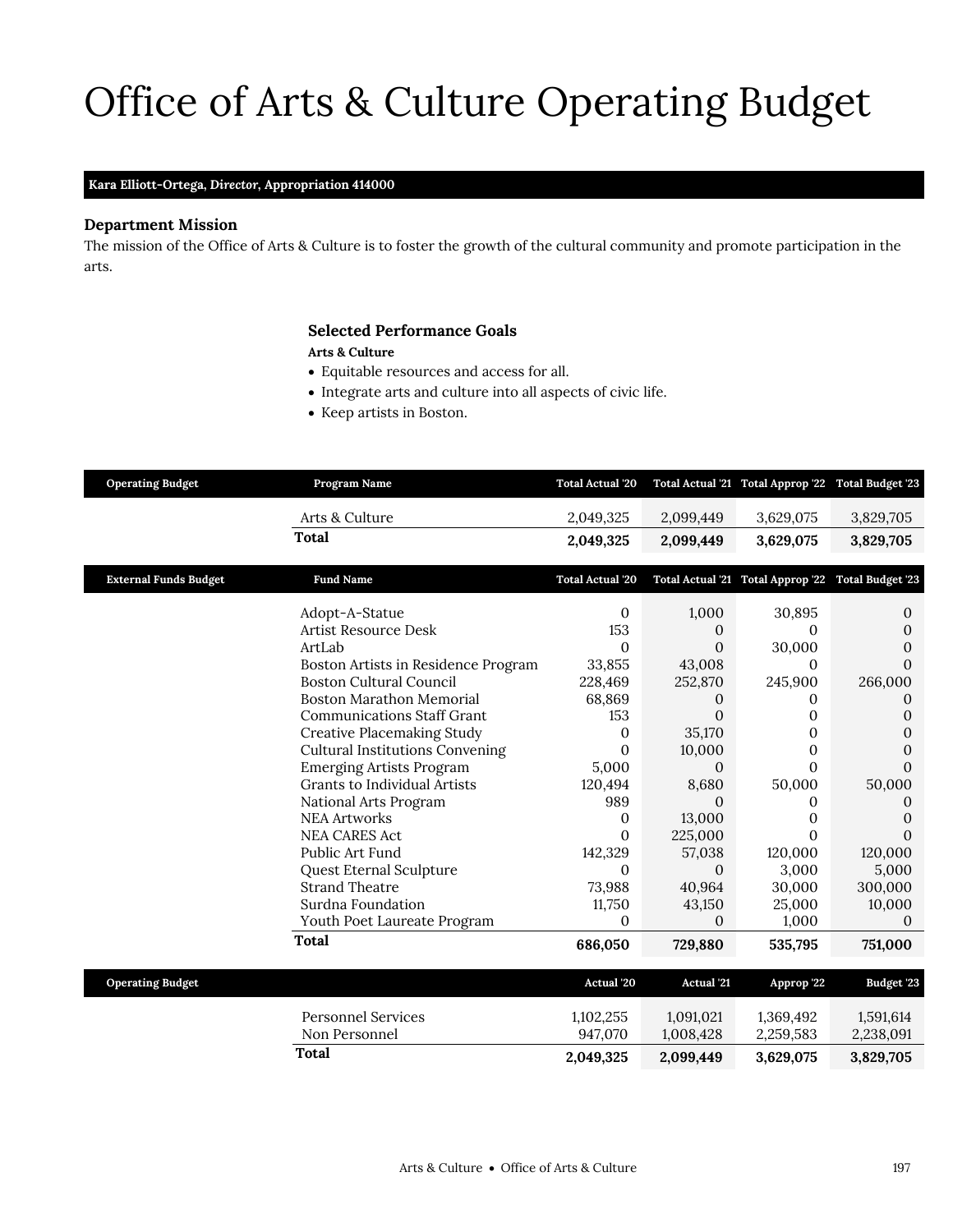## Office of Arts & Culture Operating Budget



## **Authorizing Statutes**

- Enabling Legislation, CBC Ord. §§ 15-3.1- 15-3.2.
- Boston Arts Lottery Council, CBC Ord. §§ 5-9.1-5-9.10.
- Art Commission Enabling Legislation, 1890 Mass. Acts ch. 122, §§ 1-4.
- Establishing Arts & Humanities Division, CBC Ord. §§ 15-9.1-15-9.5.

## **Description of Services**

The Office of Arts and Culture enhances the quality of life, the economy, and the design of the city through the arts. The role of the arts in all aspects of life in Boston is reinforced via equitable access to arts and culture in every community, its public institutions, and public places. Key areas of work include support to the cultural sector through grants and programs such as the Artist Resource Desk, Open Studios, and the Poet Laureate; as well as the production and permitting of art in public places via exhibitions, temporary installations, the stewardship of the City's collection of permanent sculpture, memorials and monuments, and the management of the Strand Theatre. The mission is articulated in a cultural plan for Boston and is carried out via the implementation of this plan which will foster further investment in the arts community, deepen intergovernmental collaborations, and address cultural facility development and the support of cultural districts.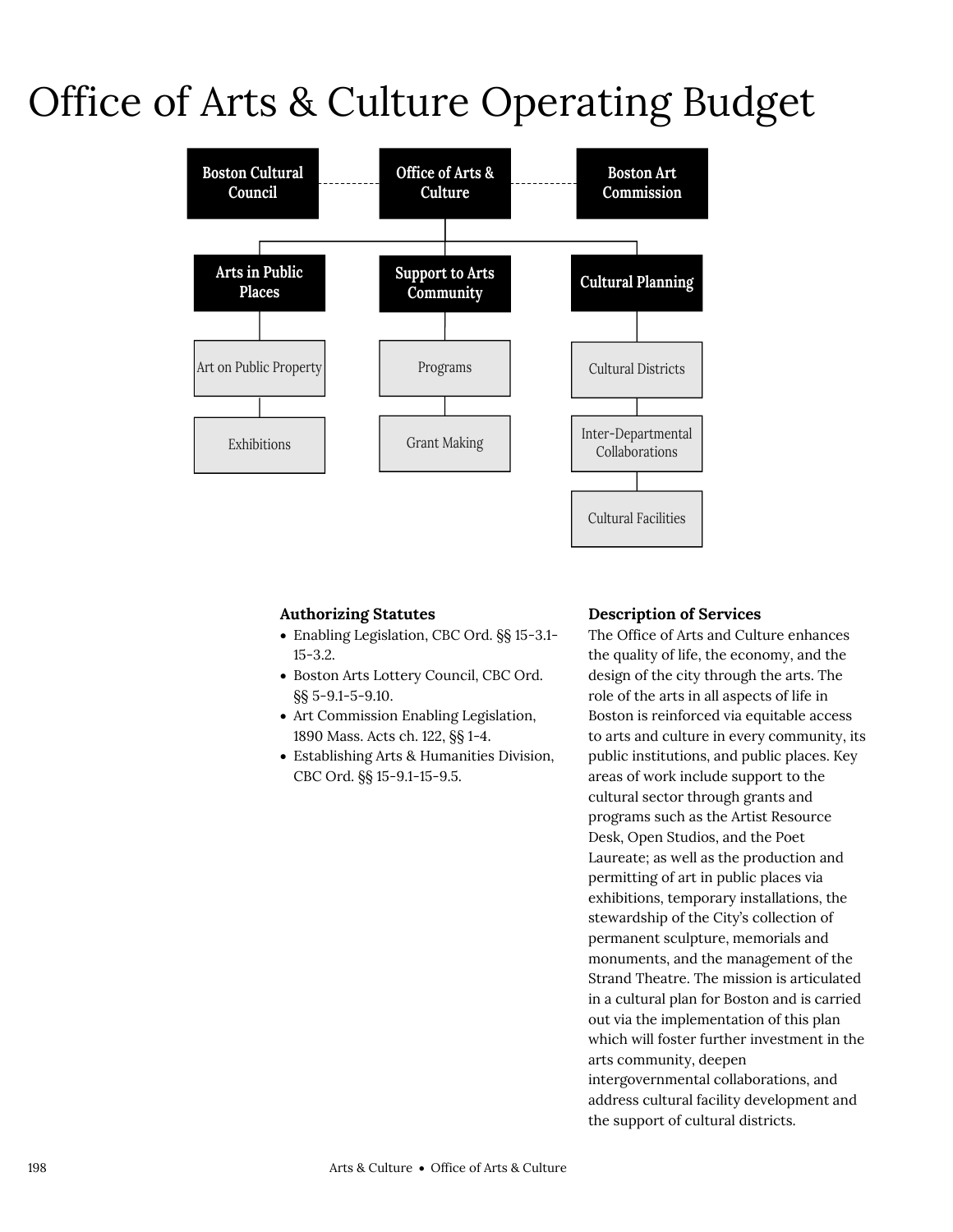# Department History

| <b>Personnel Services</b>                                                                                                                                                                                                                                                         | FY20 Expenditure                                                                                    | FY21 Expenditure                                                                        | <b>FY22 Appropriation</b>                                                                                   | <b>FY23 Recommended</b>                                                               | Inc/Dec 22 vs 23                                                                       |
|-----------------------------------------------------------------------------------------------------------------------------------------------------------------------------------------------------------------------------------------------------------------------------------|-----------------------------------------------------------------------------------------------------|-----------------------------------------------------------------------------------------|-------------------------------------------------------------------------------------------------------------|---------------------------------------------------------------------------------------|----------------------------------------------------------------------------------------|
| 51000 Permanent Employees<br>51100 Emergency Employees<br>51200 Overtime<br>51600 Unemployment Compensation<br>51700 Workers' Compensation<br><b>Total Personnel Services</b>                                                                                                     | 1,102,255<br>0<br>0<br>0<br>$\overline{0}$<br>1,102,255                                             | 1,091,021<br>0<br>$\mathbf{0}$<br>0<br>0<br>1,091,021                                   | 1,369,492<br>0<br>0<br>0<br>$\overline{0}$<br>1,369,492                                                     | 1,591,614<br>0<br>0<br>0<br>$\Omega$<br>1,591,614                                     | 222,122<br>0<br>$\mathbf{0}$<br>0<br>$\Omega$<br>222,122                               |
| <b>Contractual Services</b>                                                                                                                                                                                                                                                       | FY20 Expenditure                                                                                    | FY21 Expenditure                                                                        | <b>FY22 Appropriation</b>                                                                                   | <b>FY23 Recommended</b>                                                               | $Inc/Dec$ 22 vs 23                                                                     |
| 52100 Communications<br>52200 Utilities<br>52400 Snow Removal<br>52500 Garbage/Waste Removal<br>52600 Repairs Buildings & Structures<br>52700 Repairs & Service of Equipment<br>52800 Transportation of Persons<br>52900 Contracted Services<br><b>Total Contractual Services</b> | 2,000<br>152,644<br>0<br>0<br>0<br>$\mathbf{0}$<br>876<br>765,042<br>920,562                        | 570<br>120,710<br>0<br>$\mathbf 0$<br>0<br>$\mathbf{0}$<br>$-175$<br>854,875<br>975,980 | 2,472<br>189,960<br>0<br>$\mathbf{0}$<br>$\mathbf{0}$<br>$\mathbf{0}$<br>$\Omega$<br>2,017,000<br>2,209,432 | 2,472<br>168,471<br>0<br>$\mathbf{0}$<br>0<br>0<br>$\Omega$<br>2,017,000<br>2,187,943 | 0<br>$-21,489$<br>0<br>0<br>0<br>$\mathbf{0}$<br>$\Omega$<br>$-21,489$                 |
| <b>Supplies &amp; Materials</b>                                                                                                                                                                                                                                                   | FY20 Expenditure                                                                                    | FY21 Expenditure                                                                        | <b>FY22 Appropriation</b>                                                                                   | <b>FY23 Recommended</b>                                                               | Inc/Dec 22 vs 23                                                                       |
| 53000 Auto Energy Supplies<br>53200 Food Supplies<br>53400 Custodial Supplies<br>53500 Med, Dental, & Hosp Supply<br>53600 Office Supplies and Materials<br>53700 Clothing Allowance<br>53800 Educational Supplies & Mat                                                          | $\mathbf 0$<br>4,690<br>$\mathbf 0$<br>$\mathbf{0}$<br>2,645<br>$\mathbf 0$<br>$\mathbf{0}$         | 0<br>0<br>0<br>0<br>1,268<br>$\mathbf{0}$<br>$\mathbf{0}$                               | 0<br>0<br>0<br>0<br>4,000<br>$\mathbf{0}$<br>$\Omega$                                                       | 0<br>$\mathbf{0}$<br>0<br>0<br>4,000<br>$\mathbf{0}$<br>$\Omega$                      | 0<br>$\mathbf{0}$<br>$\mathbf{0}$<br>0<br>$\mathbf{0}$<br>$\mathbf{0}$<br>$\mathbf{0}$ |
| 53900 Misc Supplies & Materials<br><b>Total Supplies &amp; Materials</b>                                                                                                                                                                                                          | 18<br>7,353                                                                                         | 1,132<br>2,400                                                                          | 1,000<br>5,000                                                                                              | 1,000<br>5,000                                                                        | 0<br>$\mathbf{0}$                                                                      |
| <b>Current Chgs &amp; Oblig</b>                                                                                                                                                                                                                                                   | FY20 Expenditure                                                                                    | FY21 Expenditure                                                                        | FY22 Appropriation                                                                                          | FY23 Recommended                                                                      | Inc/Dec 22 vs 23                                                                       |
| 54300 Workers' Comp Medical<br>54400 Legal Liabilities<br>54500 Aid To Veterans<br>54600 Current Charges H&I<br>54700 Indemnification<br>54800 Reserve Account<br>54900 Other Current Charges<br>Total Current Chgs & Oblig                                                       | $\boldsymbol{0}$<br>$\mathbf 0$<br>0<br>$\mathbf 0$<br>$\mathbf{0}$<br>$\Omega$<br>10,201<br>10,201 | 0<br>$\mathbf 0$<br>0<br>$\mathbf{0}$<br>$\mathbf 0$<br>$\Omega$<br>21,682<br>21,682    | $\boldsymbol{0}$<br>$\mathbf{0}$<br>0<br>0<br>$\mathbf{0}$<br>$\Omega$<br>45,151<br>45,151                  | 0<br>0<br>0<br>0<br>$\mathbf 0$<br>$\Omega$<br>45,148<br>45,148                       | 0<br>0<br>$\mathbf{0}$<br>$\mathbf{0}$<br>$\mathbf{0}$<br>$\mathbf{0}$<br>$-3$<br>-3   |
| Equipment                                                                                                                                                                                                                                                                         | FY20 Expenditure                                                                                    | FY21 Expenditure                                                                        | <b>FY22 Appropriation</b>                                                                                   | FY23 Recommended                                                                      | Inc/Dec 22 vs 23                                                                       |
| 55000 Automotive Equipment<br>55400 Lease/Purchase<br>55600 Office Furniture & Equipment<br>55900 Misc Equipment<br><b>Total Equipment</b>                                                                                                                                        | $\mathbf 0$<br>$\mathbf{0}$<br>4,392<br>4,562<br>8,954                                              | $\mathbf 0$<br>$\mathbf{0}$<br>6,116<br>2,250<br>8,366                                  | $\mathbf 0$<br>$\mathbf 0$<br>$\Omega$<br>0<br>$\boldsymbol{0}$                                             | $\mathbf{0}$<br>0<br>$\mathbf{0}$<br>0<br>0                                           | $\mathbf 0$<br>$\boldsymbol{0}$<br>0<br>0<br>$\mathbf 0$                               |
| Other                                                                                                                                                                                                                                                                             | FY20 Expenditure                                                                                    | FY21 Expenditure                                                                        | <b>FY22 Appropriation</b>                                                                                   | FY23 Recommended                                                                      | Inc/Dec 22 vs 23                                                                       |
| 56200 Special Appropriation<br>57200 Structures & Improvements<br>58000 Land & Non-Structure<br><b>Total Other</b><br>Grand Total                                                                                                                                                 | 0<br>$\mathbf 0$<br>0<br>0                                                                          | $\mathbf 0$<br>$\mathbf 0$<br>0<br>0                                                    | 0<br>$\mathbf 0$<br>0<br>0<br>3,629,075                                                                     | 0<br>0<br>0<br>0<br>3,829,705                                                         | 0<br>0<br>0<br>0<br>200,630                                                            |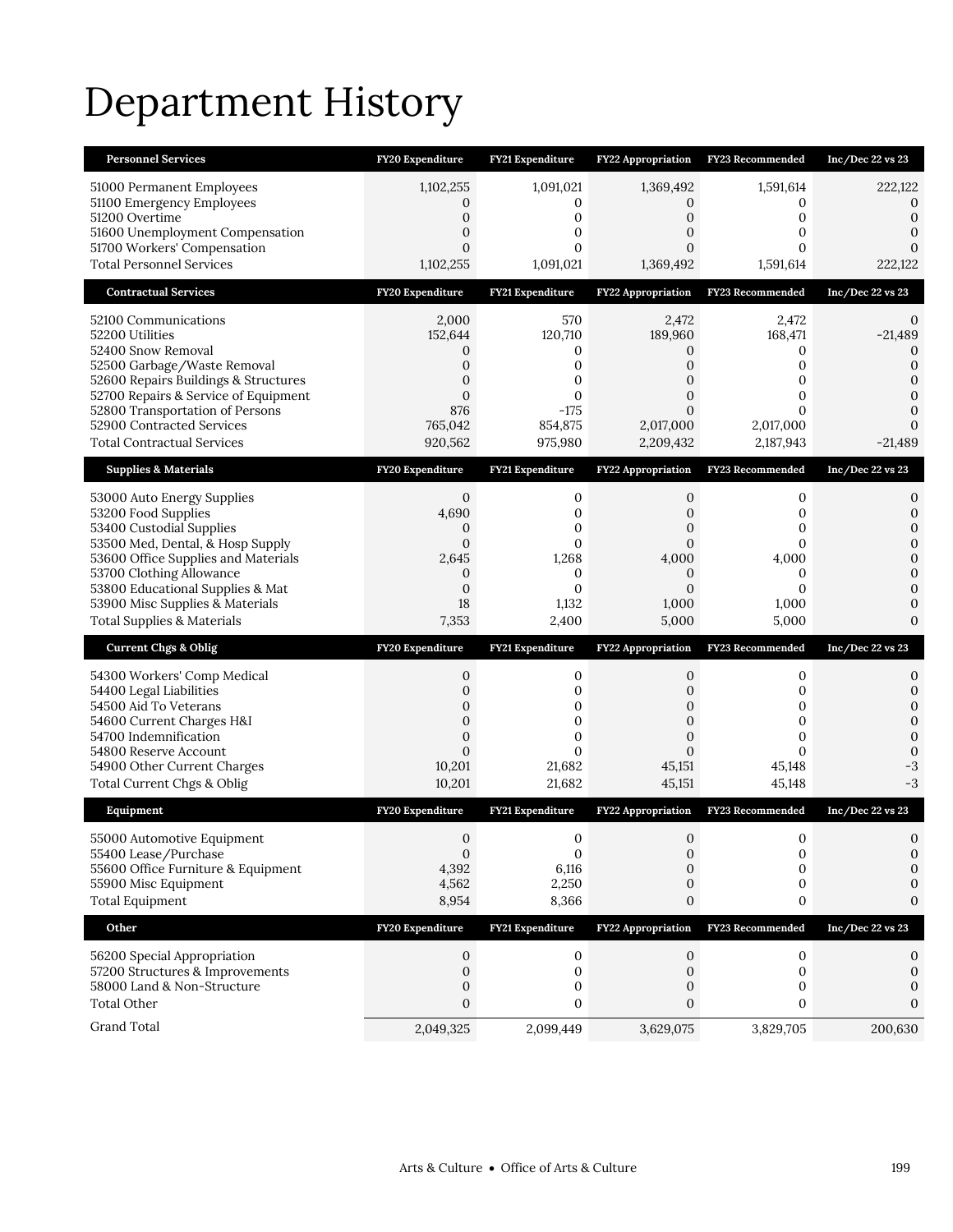## Department Personnel

| <b>Title</b>               | Union<br>Code | Grade     | Position | <b>FY23 Salary</b> | <b>Title</b>              | Union<br>Code | Grade | Position | FY23 Salary      |
|----------------------------|---------------|-----------|----------|--------------------|---------------------------|---------------|-------|----------|------------------|
|                            |               |           |          |                    |                           |               |       |          |                  |
| Arts Commissioner          | CDH.          | <b>NG</b> | 1.00     | 142,390            | Spec Asst I               | <b>MYO</b>    | 10    | 1.00     | 98,203           |
| Director                   | <b>MYO</b>    | 10        | 1.00     | 73,915             | Special Assistant         | <b>EXM</b>    | 08    | 1.00     | 94,135           |
| Dir of Planning and Policy | <b>MYO</b>    | 09        | 1.00     | 91,375             | St Asst I                 | <b>MYO</b>    | 04    | 1.00     | 58,624           |
| Exec Asst                  | <b>MYO</b>    | 06        | 1.00     | 61,484             | Staff Assistant I         | <b>MYO</b>    | 05    | 1.00     | 64,557           |
| <b>Executive Asst</b>      | <b>MYO</b>    | 08        | 1.00     | 84,970             | Staff Assistant II        | <b>MYO</b>    | 06    | 2.00     | 140,991          |
| Prj Manager                | <b>MYO</b>    | 08        | 1.00     | 66,606             | <b>Staff Asst IV</b>      | <b>MYO</b>    | 09    | 2.00     | 176,590          |
| Proj Director              | <b>MYO</b>    | 08        | 1.00     | 84,295             | Staff Assistant           | <b>MYO</b>    | 04    | 2.00     | 103,436          |
|                            |               |           |          |                    | Total                     |               |       | 17       | 1,341,571        |
|                            |               |           |          |                    | Adjustments               |               |       |          |                  |
|                            |               |           |          |                    | Differential Payments     |               |       |          | $\boldsymbol{0}$ |
|                            |               |           |          |                    | Other                     |               |       |          | 250,043          |
|                            |               |           |          |                    | Chargebacks               |               |       |          | $\mathbf{0}$     |
|                            |               |           |          |                    | <b>Salary Savings</b>     |               |       |          | $\mathbf 0$      |
|                            |               |           |          |                    | <b>FY23 Total Request</b> |               |       |          | 1,591,614        |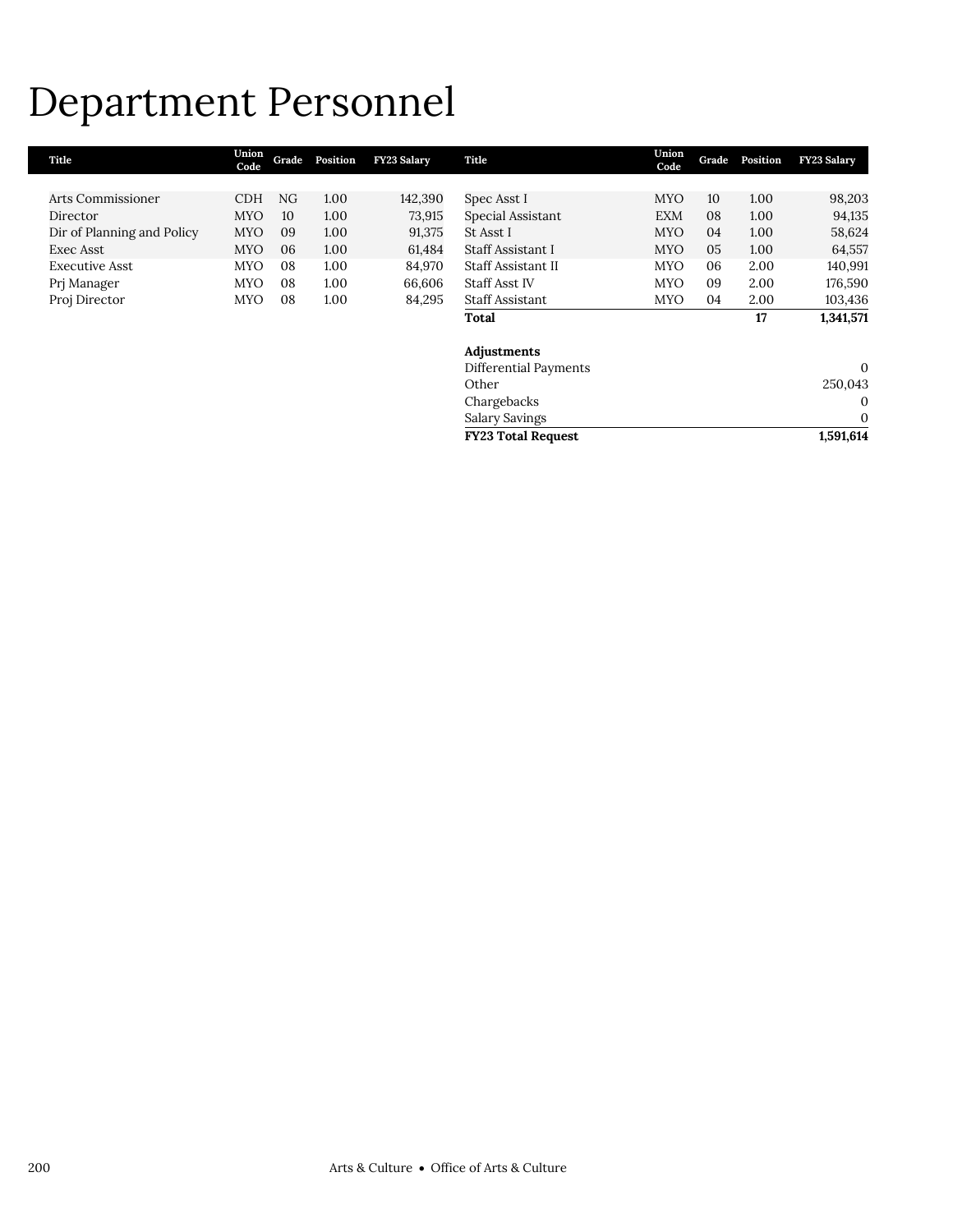# External Funds History

| <b>Personnel Services</b>                                                                                                                                                                                                                                                                                 | FY20 Expenditure                                                                                   | FY21 Expenditure                                                                      | <b>FY22 Appropriation</b>                                                               | FY23 Recommended                                                   | $Inc/Dec$ 22 vs 23                                                                                                                                                        |
|-----------------------------------------------------------------------------------------------------------------------------------------------------------------------------------------------------------------------------------------------------------------------------------------------------------|----------------------------------------------------------------------------------------------------|---------------------------------------------------------------------------------------|-----------------------------------------------------------------------------------------|--------------------------------------------------------------------|---------------------------------------------------------------------------------------------------------------------------------------------------------------------------|
| 51000 Permanent Employees<br>51100 Emergency Employees<br>51200 Overtime<br>51300 Part Time Employees<br>51400 Health Insurance<br>51500 Pension & Annuity<br>51600 Unemployment Compensation<br>51700 Workers' Compensation<br>51800 Indirect Costs<br>51900 Medicare<br><b>Total Personnel Services</b> | 23,626<br>0<br>0<br>$\Omega$<br>3,442<br>2,296<br>0<br>0<br>$\mathbf{0}$<br>297<br>29,661          | 31,566<br>0<br>0<br>$\Omega$<br>5,447<br>2,977<br>0<br>0<br>$\Omega$<br>393<br>40,383 | 0<br>$\mathbf 0$<br>$\overline{0}$<br>0<br>0<br>0<br>$\overline{0}$<br>0<br>0<br>0<br>0 | 0<br>$\mathbf 0$<br>0<br>0<br>0<br>0<br>0<br>0<br>0<br>0<br>0      | 0<br>$\mathbf{0}$<br>$\mathbf{0}$<br>$\mathbf{0}$<br>$\boldsymbol{0}$<br>$\boldsymbol{0}$<br>$\mathbf{0}$<br>$\mathbf{0}$<br>$\mathbf{0}$<br>$\mathbf{0}$<br>$\mathbf{0}$ |
| <b>Contractual Services</b>                                                                                                                                                                                                                                                                               | FY20 Expenditure                                                                                   | FY21 Expenditure                                                                      | FY22 Appropriation                                                                      | <b>FY23 Recommended</b>                                            | $Inc/Dec$ 22 vs 23                                                                                                                                                        |
| 52100 Communications<br>52200 Utilities<br>52400 Snow Removal<br>52500 Garbage/Waste Removal<br>52600 Repairs Buildings & Structures<br>52700 Repairs & Service of Equipment<br>52800 Transportation of Persons<br>52900 Contracted Services<br><b>Total Contractual Services</b>                         | 0<br>$\overline{0}$<br>0<br>$\overline{0}$<br>7,685<br>$\mathbf{0}$<br>2,448<br>627,961<br>638,094 | 0<br>0<br>0<br>0<br>500<br>0<br>0<br>661,440<br>661,940                               | 0<br>0<br>0<br>0<br>2,000<br>0<br>0<br>527,055<br>529,055                               | $\mathbf 0$<br>0<br>0<br>0<br>0<br>0<br>0<br>751,000<br>751,000    | 0<br>0<br>$\mathbf{0}$<br>$\mathbf{0}$<br>$-2,000$<br>$\Omega$<br>$\mathbf{0}$<br>223,945<br>221,945                                                                      |
| <b>Supplies &amp; Materials</b>                                                                                                                                                                                                                                                                           | FY20 Expenditure                                                                                   | FY21 Expenditure                                                                      | FY22 Appropriation                                                                      | FY23 Recommended                                                   | $Inc/Dec$ 22 vs 23                                                                                                                                                        |
| 53000 Auto Energy Supplies<br>53200 Food Supplies<br>53400 Custodial Supplies<br>53500 Med, Dental, & Hosp Supply<br>53600 Office Supplies and Materials<br>53700 Clothing Allowance<br>53800 Educational Supplies & Mat<br>53900 Misc Supplies & Materials<br>Total Supplies & Materials                 | $\mathbf 0$<br>2,515<br>0<br>$\mathbf{0}$<br>831<br>0<br>0<br>4,006<br>7,352                       | 0<br>$\mathbf{0}$<br>284<br>$\mathbf{0}$<br>280<br>0<br>0<br>1,537<br>2,101           | 0<br>0<br>0<br>$\overline{0}$<br>0<br>0<br>0<br>1,500<br>1,500                          | 0<br>0<br>0<br>0<br>0<br>0<br>$\mathbf 0$<br>$\boldsymbol{0}$<br>0 | 0<br>0<br>$\mathbf{0}$<br>$\mathbf{0}$<br>$\mathbf{0}$<br>$\mathbf{0}$<br>$\Omega$<br>$-1,500$<br>$-1,500$                                                                |
| <b>Current Chgs &amp; Oblig</b>                                                                                                                                                                                                                                                                           | FY20 Expenditure                                                                                   | FY21 Expenditure                                                                      | <b>FY22 Appropriation</b>                                                               | FY23 Recommended                                                   | $Inc/Dec$ 22 vs 23                                                                                                                                                        |
| 54300 Workers' Comp Medical<br>54400 Legal Liabilities<br>54600 Current Charges H&I<br>54700 Indemnification<br>54800 Reserve Account<br>54900 Other Current Charges<br>Total Current Chgs & Oblig                                                                                                        | 0<br>0<br>0<br>$\mathbf{0}$<br>$\Omega$<br>464<br>464                                              | 0<br>0<br>0<br>0<br>0<br>112<br>112                                                   | 0<br>$\mathbf 0$<br>$\mathbf 0$<br>0<br>$\mathbf{0}$<br>240<br>240                      | $\mathbf 0$<br>$\mathbf 0$<br>0<br>0<br>0<br>0<br>0                | 0<br>0<br>$\mathbf 0$<br>$\mathbf{0}$<br>$\mathbf{0}$<br>$-240$<br>$-240$                                                                                                 |
| Equipment                                                                                                                                                                                                                                                                                                 | FY20 Expenditure                                                                                   | <b>FY21 Expenditure</b>                                                               | <b>FY22 Appropriation</b>                                                               | FY23 Recommended                                                   | Inc/Dec 22 vs 23                                                                                                                                                          |
| 55000 Automotive Equipment<br>55400 Lease/Purchase<br>55600 Office Furniture & Equipment<br>55900 Misc Equipment<br><b>Total Equipment</b>                                                                                                                                                                | $\mathbf{0}$<br>$\mathbf{0}$<br>1,948<br>8,530<br>10,478                                           | $\mathbf{0}$<br>$\mathbf{0}$<br>5,392<br>19,952<br>25,344                             | $\boldsymbol{0}$<br>$\mathbf 0$<br>$\overline{0}$<br>5,000<br>5,000                     | $\mathbf 0$<br>$\mathbf 0$<br>0<br>$\boldsymbol{0}$<br>0           | 0<br>0<br>$\mathbf{0}$<br>$-5,000$<br>$-5,000$                                                                                                                            |
| Other                                                                                                                                                                                                                                                                                                     | FY20 Expenditure                                                                                   | FY21 Expenditure                                                                      | <b>FY22 Appropriation</b>                                                               | FY23 Recommended                                                   | Inc/Dec 22 vs 23                                                                                                                                                          |
| 56200 Special Appropriation<br>57200 Structures & Improvements<br>58000 Land & Non-Structure<br><b>Total Other</b>                                                                                                                                                                                        | 0<br>$\boldsymbol{0}$<br>$\mathbf 0$<br>$\overline{0}$                                             | $\mathbf 0$<br>$\boldsymbol{0}$<br>0<br>0                                             | 0<br>$\mathbf 0$<br>0<br>0                                                              | $\mathbf 0$<br>$\mathbf 0$<br>$\mathbf 0$<br>0                     | 0<br>$\boldsymbol{0}$<br>0<br>$\mathbf{0}$                                                                                                                                |
| Grand Total                                                                                                                                                                                                                                                                                               | 686,049                                                                                            | 729,880                                                                               | 535,795                                                                                 | 751,000                                                            | 215,205                                                                                                                                                                   |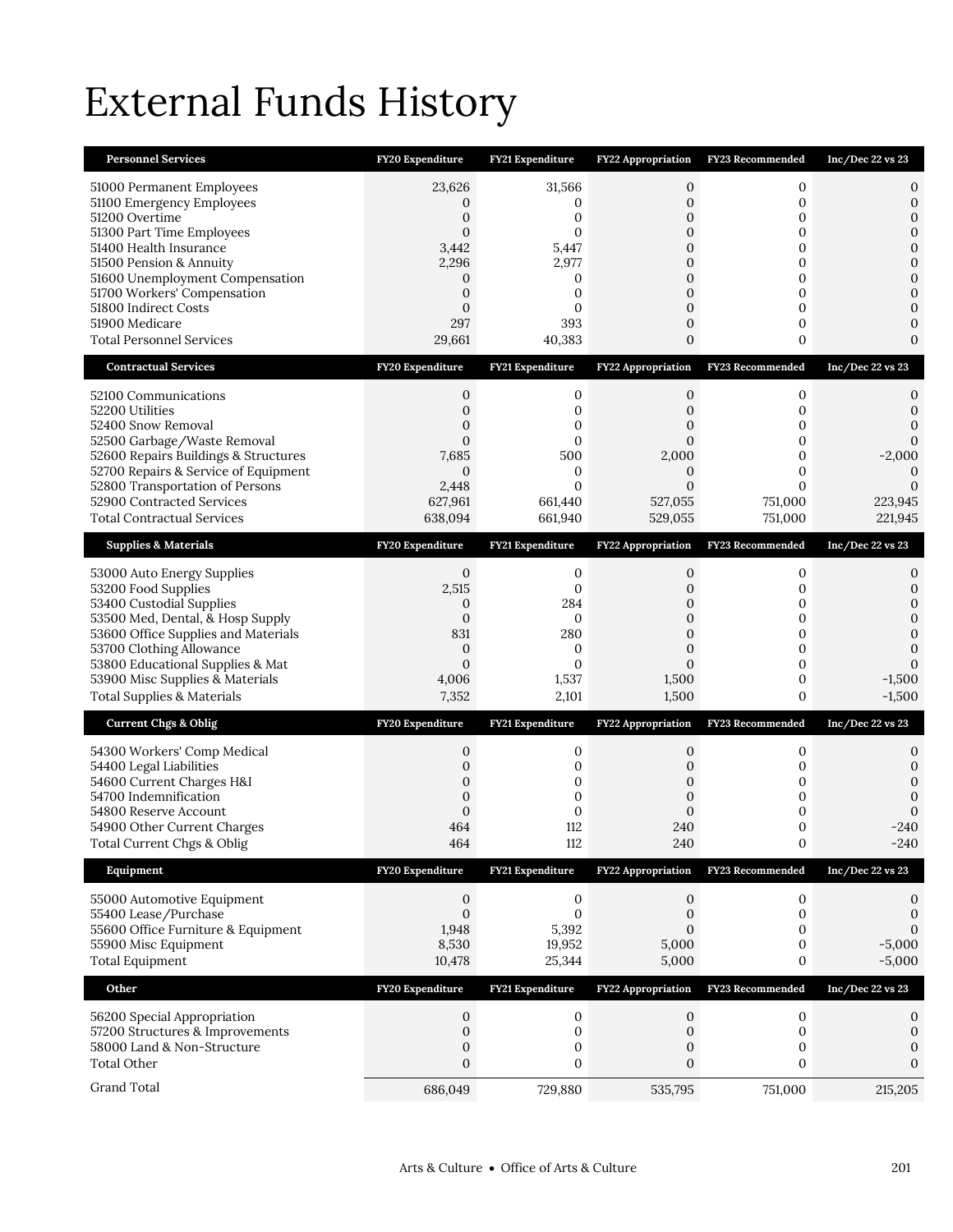## <span id="page-9-0"></span>Program 1. Arts & Culture

## **Kara Elliott-Ortega,** *Manager,* **Organization 414100**

## **Program Description**

The Arts & Culture program oversees the City's efforts to support artists, the arts and outreach to new audiences in Boston and beyond.

|       | <b>Operating Budget</b>                |                                                                                                                                       | Actual '20           | <b>Actual</b> '21      | Approp '22             | Budget '23             |
|-------|----------------------------------------|---------------------------------------------------------------------------------------------------------------------------------------|----------------------|------------------------|------------------------|------------------------|
|       |                                        | <b>Personnel Services</b><br>Non Personnel                                                                                            | 1,102,255<br>947,070 | 1,091,021<br>1,008,428 | 1,369,492<br>2,259,583 | 1,591,614<br>2,238,091 |
|       |                                        | <b>Total</b>                                                                                                                          | 2,049,325            | 2,099,449              | 3,629,075              | 3,829,705              |
|       | Performance                            |                                                                                                                                       |                      |                        |                        |                        |
| Goal: | Equitable resources and access for all |                                                                                                                                       |                      |                        |                        |                        |
|       |                                        | <b>Performance Measures</b>                                                                                                           | <b>Actual</b> '20    | <b>Actual</b> '21      | Projected '22          | Target '23             |
|       |                                        | % of Boston zip codes represented<br>by BCC grantees                                                                                  | 57%                  | 51%                    | 30%                    | 30%                    |
|       |                                        | % of Boston zip codes represented in<br>the Public Art and Design application<br>and any Percent for Art applications<br>for the year | 41%                  | 9%                     | 5%                     | 10%                    |
|       |                                        | % of first time Boston Cultural<br>Council organizational grant<br>awardees                                                           | 39%                  | 18%                    | 20%                    | 22%                    |
| Goal: |                                        | Integrate arts and culture into all aspects of civic life                                                                             |                      |                        |                        |                        |
|       |                                        | <b>Performance Measures</b>                                                                                                           | <b>Actual</b> '20    | <b>Actual</b> '21      | Projected '22          | Target '23             |
|       |                                        | Number of Percent for Art Projects<br>contracted per fiscal year                                                                      | 3                    | 6                      | 5                      | 6                      |
| Goal: | Keep artists in Boston                 |                                                                                                                                       |                      |                        |                        |                        |
|       |                                        | <b>Performance Measures</b>                                                                                                           | <b>Actual</b> '20    | <b>Actual</b> '21      | Projected '22          | Target '23             |
|       |                                        | Number of artist-focused<br>submittable applications                                                                                  | 2,551                | 2,035                  | 2,000                  | 2,100                  |
|       |                                        | Number of artists receiving Boston<br>Artist Certification                                                                            | 234                  | 245                    | 250                    | 250                    |
|       |                                        | Total number of individual artists<br>who have been engaged by programs<br>of the Artist Resource Desk                                | 1,557                | 1,424                  | 1,450                  | 1,500                  |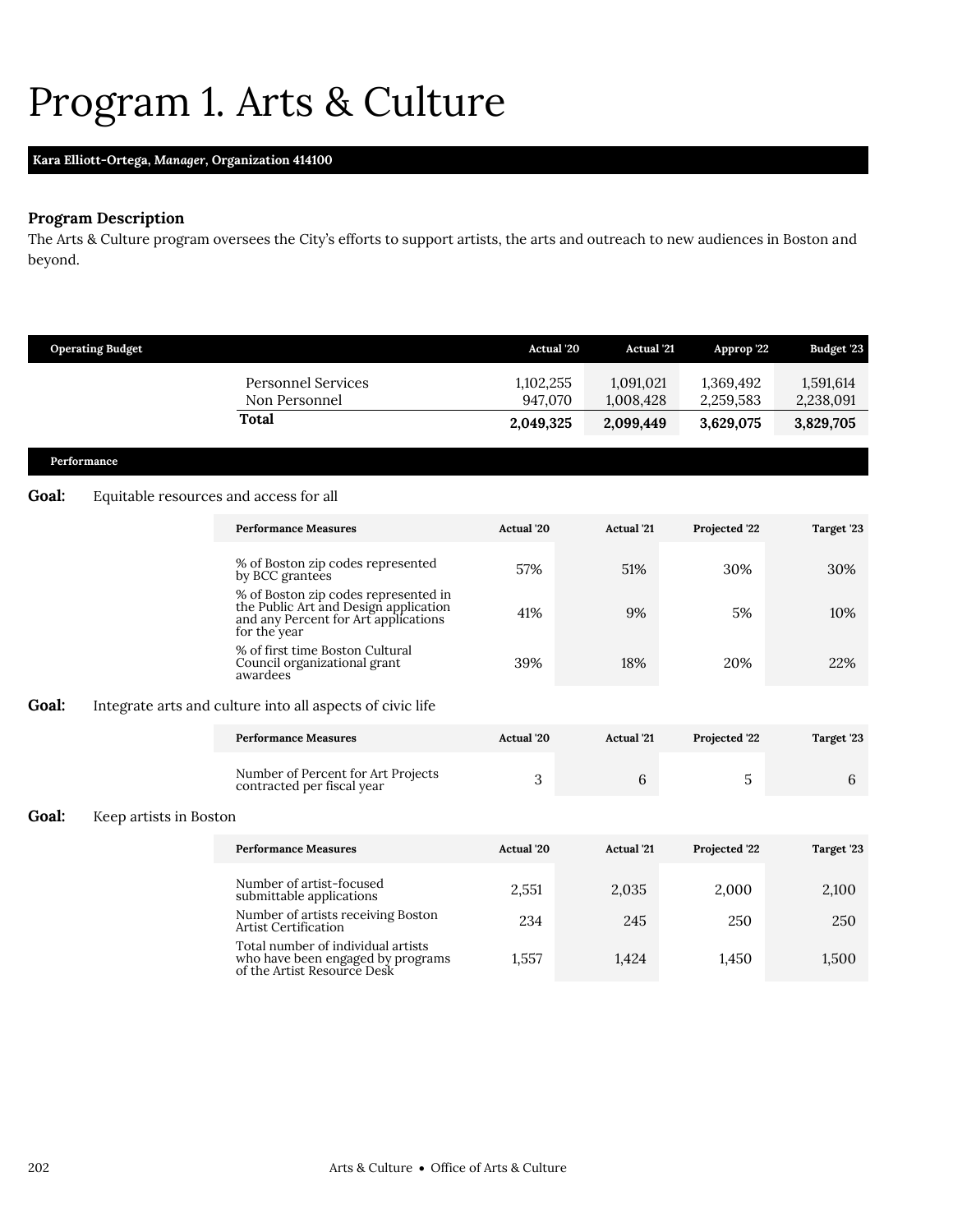## External Funds Projects

#### **Adopt-a-Statue**

#### **Project Mission**

The Adopt-a-Statue grant funds the care and maintenance of the Samuel Adams and Edgar Allen Poe statues and the Hungarian Revolution and Angell memorials. The award is funded by the Boston Foundation, to be expended through FY26. Additional funds for the care and maintenance of the John O'Reilly Statue have been awarded by the Boston Foundation, to be expended through FY23.

### **Americans for the Arts**

#### **Project Mission**

The Americans for the Arts grant funds a study of the economic impact of arts and cultural institutions in Boston. The award is funded by the Barr Foundation and will be expended by FY23.

#### **Artist Resource Desk**

#### **Project Mission**

The Artist Resource Desk supports artists through the process of permitting, zoning, and other regulatory requirements for arts and culture uses. The award was funded as part of a public benefit obligation of the Russia Wharf Redevelopment Project. As of FY20, the Artist Resource Desk is now funded on the operating budget.

#### **ArtLab**

#### **Project Mission**

The ArtLab grant funds Allston-Brighton artists and projects through the Opportunity Fund, a program that supports professional development for Boston-based artists, events and festivals in the City, and cultural field trips organized by public schools. The award is funded by Harvard University as part of a public benefit obligation of the ArtLab Project, to be expended over five years through FY23.

#### **Boston Artists in Residence**

#### **Project Mission**

The Boston Artists in Residence program seeks to integrate artists into City departments and agencies. The award was funded as part of a public benefit obligation of the Russia Wharf Redevelopment Project. As of FY20, the Artists in Residence program is now funded on the operating budget.

#### **Boston Cultural Council**

#### **Project Mission**

The Boston Cultural Council allocates funds from the Massachusetts Cultural Council annually to Boston to be re-granted to non-profit arts organizations in the City.

**Boston Marathon Memorial**

#### **Project Mission**

The Boston Marathon Memorial grant supported the planning of a memorial in Copley Square that speaks to the resilience of Boston, honors survivors and victims of domestic terrorism and violence, and celebrates Boston's peacekeepers and healers. This one-time grant was awarded by the Copley Square Charitable Trust.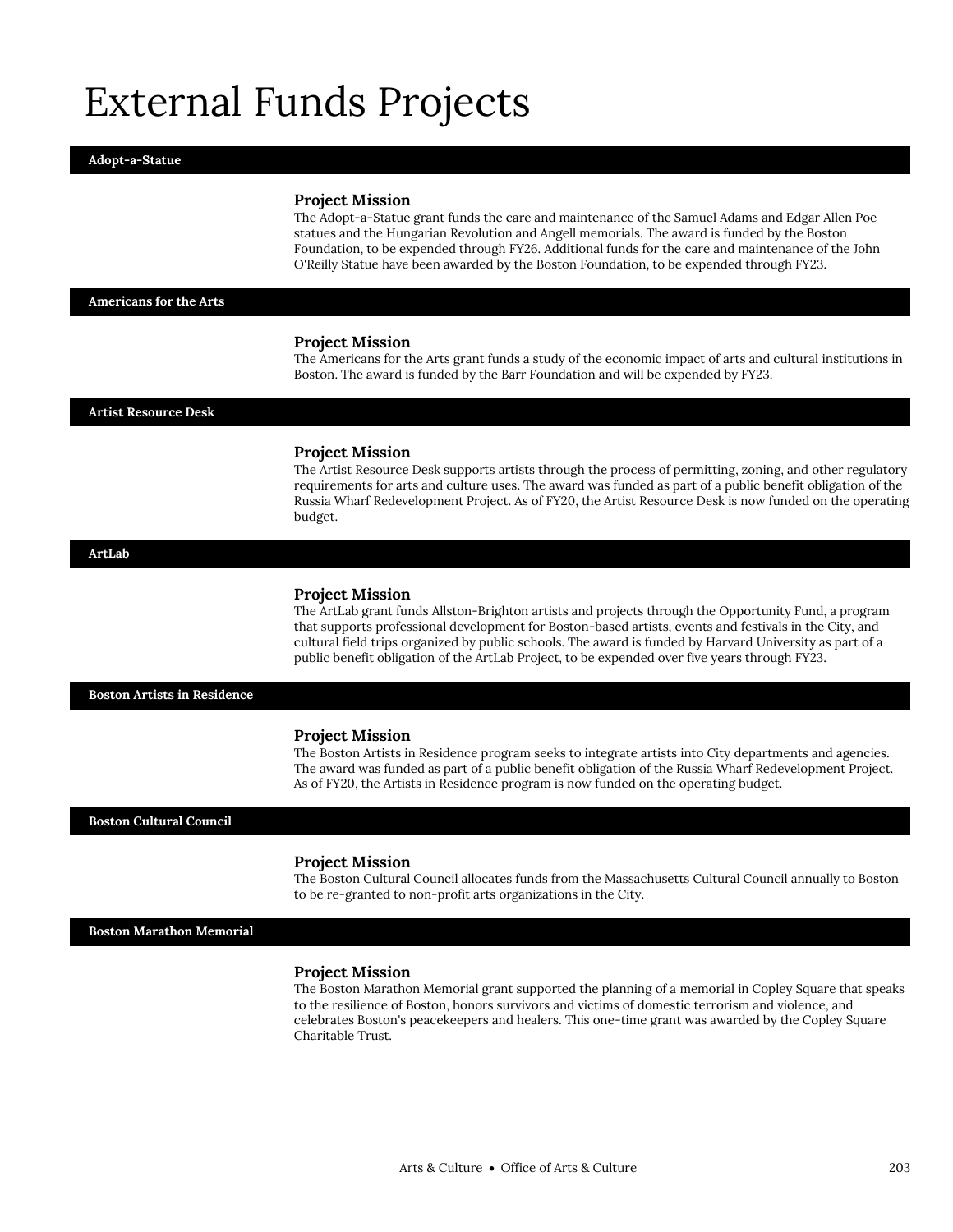#### **Project Mission**

Funded by the Boston Foundation through FY19, full-time, in-house communications staff enhances the Mayor's Office of Arts and Culture capacity to reach every community and all of Boston's artists. As of FY20, communications staff is now funded on the operating budget.

#### **Creative Placemaking Study**

#### **Project Mission**

The Creative Placemaking Study is funded by the Harvard-Allston Public Realm Flexible Fund. The study created public art and creative interventions in the public realm for opportunities to build a sense of community and connection in the Allston/Brighton neighborhood.

**Cultural Institutions Convening**

#### **Project Mission**

The Cultural Institutions Convening grant funds engagement with cultural organizations in Boston around diversifying boards and board recruitment and retention, as well as practices for hiring and retaining a more diverse staff. The award is funded by the Boston Foundation, to be expended through FY21.

#### **Emerging Artists Program**

#### **Project Mission**

Supported by the Boston Foundation, the Fay Chandler Emerging Artist was a five-year grant ending in FY20 that awarded three local artists who produce fresh, original, and contemporary work.

### **Grants to Individual Artists**

#### **Project Mission**

The Grants to Individual Artists programs give support to artists for activities that enable them to share their work, teach others, and continue their professional development. Funding is used for materials, stipends for teaching artists, or anything that helps an artist develop their artistic practice. The award is funded as part of a public benefit obligation of the Russia Wharf Redevelopment Project and supplements funding on the operating budget for individual artist grants.

#### **National Arts Program**

#### **Project Mission**

Funded by the National Arts Program Foundation, this annual grant supports the City of Boston's National Arts Program Awards, an annual exhibition that invites City employees and immediate family members to display their art in City Hall.

#### **National Endowment for the Arts**

#### **Project Mission**

Awarded through the National Endowment for the Arts' Our Town program, this year-long grant supported arts programming and cultural district planning in Hyde Square's Latin Quarter Cultural District.

#### **National Endowment for the Arts (NEA) Artworks**

#### **Project Mission**

Awarded through the National Endowment for the Arts, the Project Partnership Grant accomplishes the City of Boston's goal of creating a responsive capacity-building program for community arts events, cultural festivals, and projects. Selected through an open application process, these grants allowed the Mayor's Office of Arts and Culture to provide project support for events and projects that serve Boston's underrepresented artists and communities.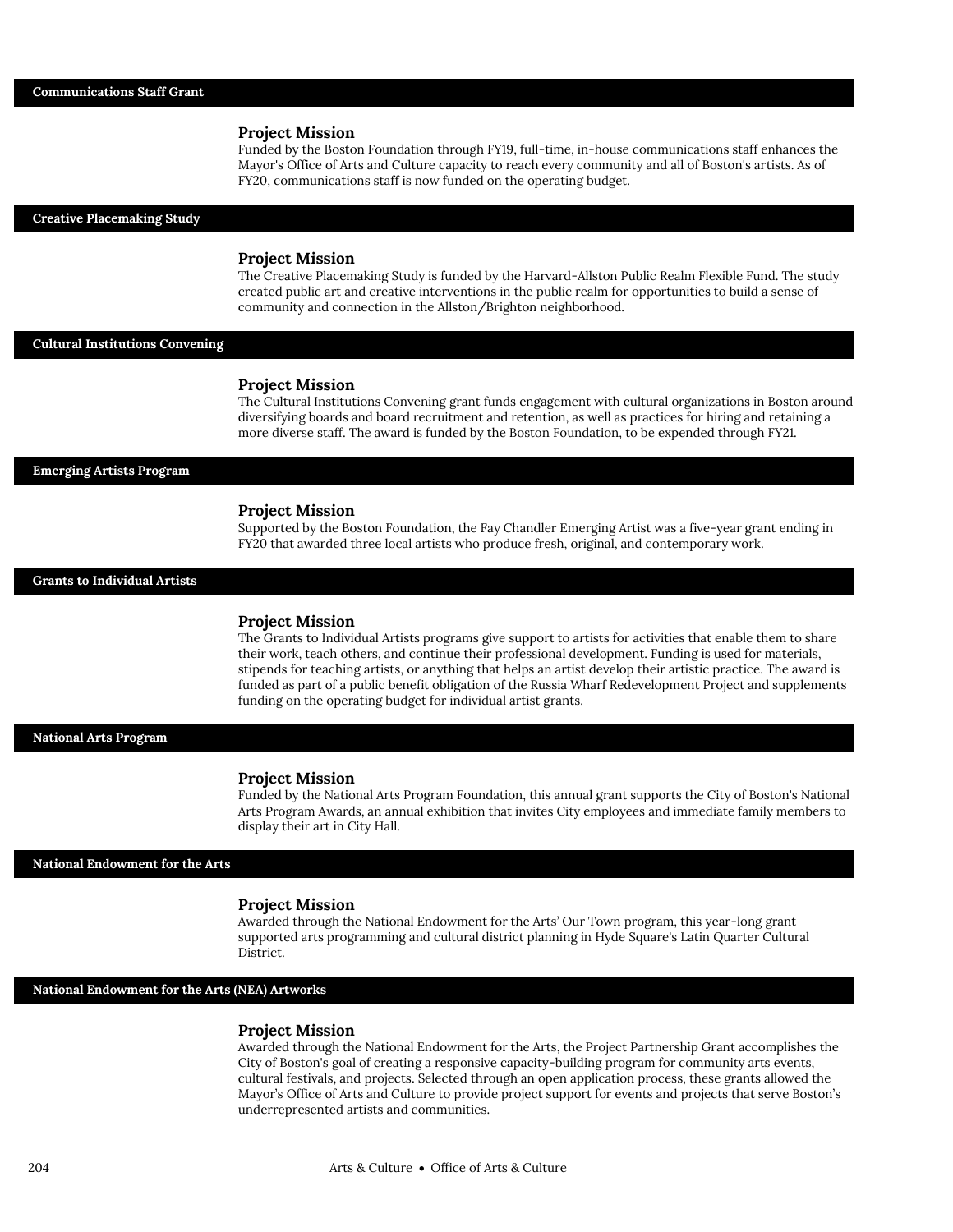#### **Project Mission**

This award funded grants for community arts organizations in Boston affected by COVID-19. These funds targeted organizations that are not eligible for most relief grants in Greater Boston, prioritizing those that serve communities of color, people with disabilities, non-English-speaking and immigrant communities, low-income communities, youth, and older adults.

#### **Public Art Revolving Fund**

#### **Project Mission**

The purpose of this fund is to purchase goods and services to support public art throughout the City of Boston. Funding is received from easements granted by the Public Improvement Commission, per G.L.c44, §53E ½.

#### **Quest Eternal Sculpture**

#### **Project Mission**

Funded by a one- time donation by Boston Properties, this grant supports maintenance of the Quest Eternal sculpture and will be expended by FY25.

#### **Strand Theatre Revolving Fund**

#### **Project Mission**

The purpose of this fund is to pay for expenses related to the operations of the Strand Theatre. Funding is received through receipts from theater rental fees, per G.L.c44, §53E ½.

**Surdna Foundation Grant**

#### **Project Mission**

Funds from the Surdna Foundation have provided project support for MOAC's implementation of Surdna's refined strategy, Radical Imagination for Racial Justice (RIRJ). In addition, Surdna's RIRJ Grant supports a three-year collaboration with the Center for Art and Community Partnerships and MassArt to invest in artists, artists collectives, and small arts organizations of color proposing projects to imagine and practice more racially just systems and structures.

#### **Youth Poet Laureate Program**

#### **Project Mission**

One time donation to the Youth Poet Laureate Program to be expended by FY23.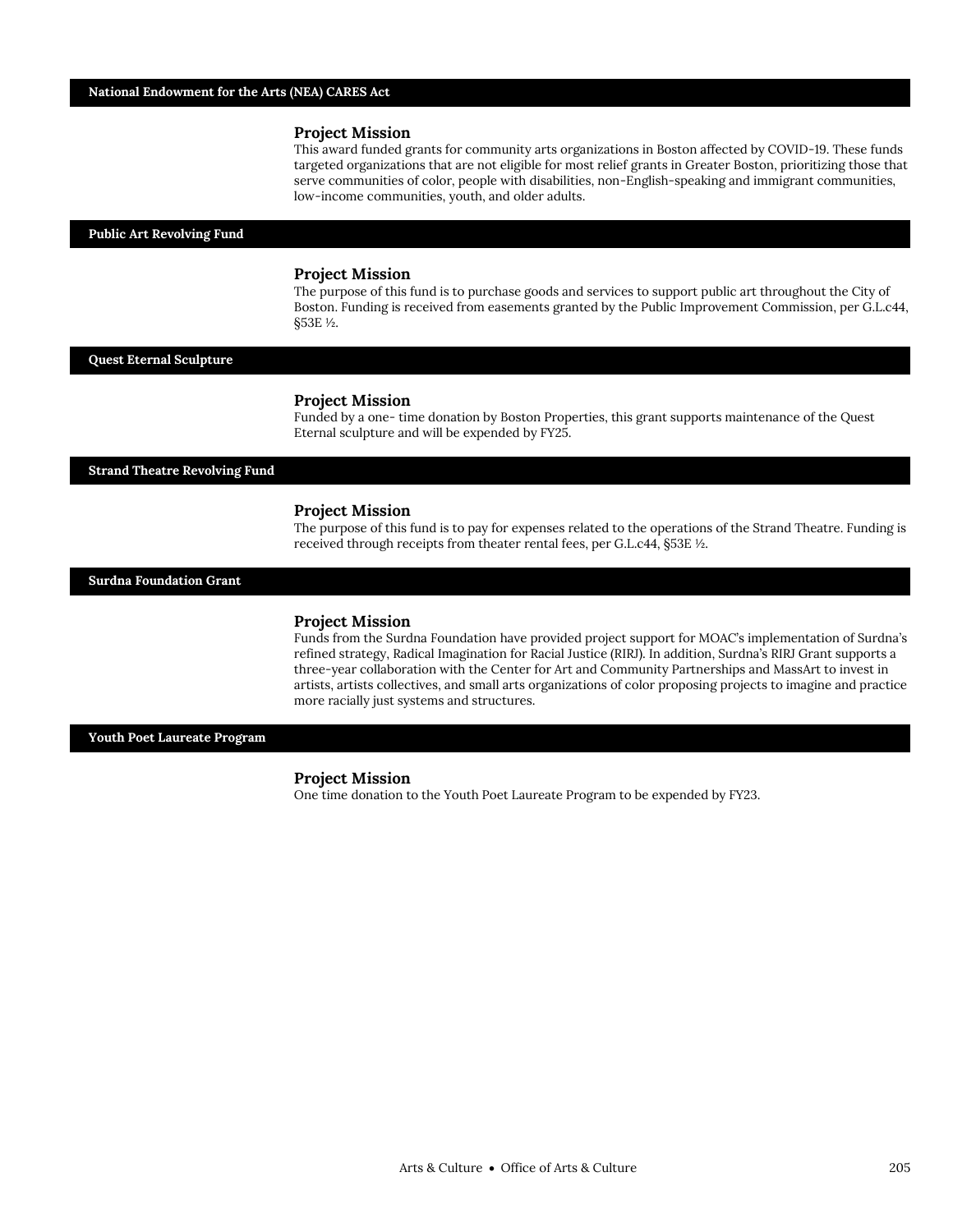# Office of Arts & Culture Capital Budget

## **Overview**

 $\mathcal{O}(\mathcal{O}_\mathcal{A})$  of  $\mathcal{O}_\mathcal{A}$  are  $\mathcal{O}_\mathcal{A}$  of  $\mathcal{O}_\mathcal{A}$ 

The Mayor's Office of Arts and Culture is responsible for the integration of arts and culture into all aspects of civic life. Their office enhances the quality of life, the economy, and the design of the City through the arts. The Percent for the Arts project will utilize one percent of the City's annual capital borrowing, to provide permanent public artwork by collaborating between professional artists and the community.

## **FY23 Major Initiatives**

- Fabrication of exterior artwork at the Mattapan Branch Library will begin.
- Leveraging CPA funding, the City will fund public art and a plaza honoring Frederick Douglass in Douglass Square.
- New projects include the Chinatown Worker Statues Project and a monument at Statler Park for the Cocoanut Grove Memorial.
- A new round of project locations for public artworks will be identified.

| <b>Capital Budget Expenditures</b> |                         | <b>Total Actual '20</b> | Total Actual '21 | <b>Estimated '22</b> | <b>Total Projected</b><br>'23' |
|------------------------------------|-------------------------|-------------------------|------------------|----------------------|--------------------------------|
|                                    | <b>Total Department</b> | 287.500                 | 619.400          | 920,100              | 900,000                        |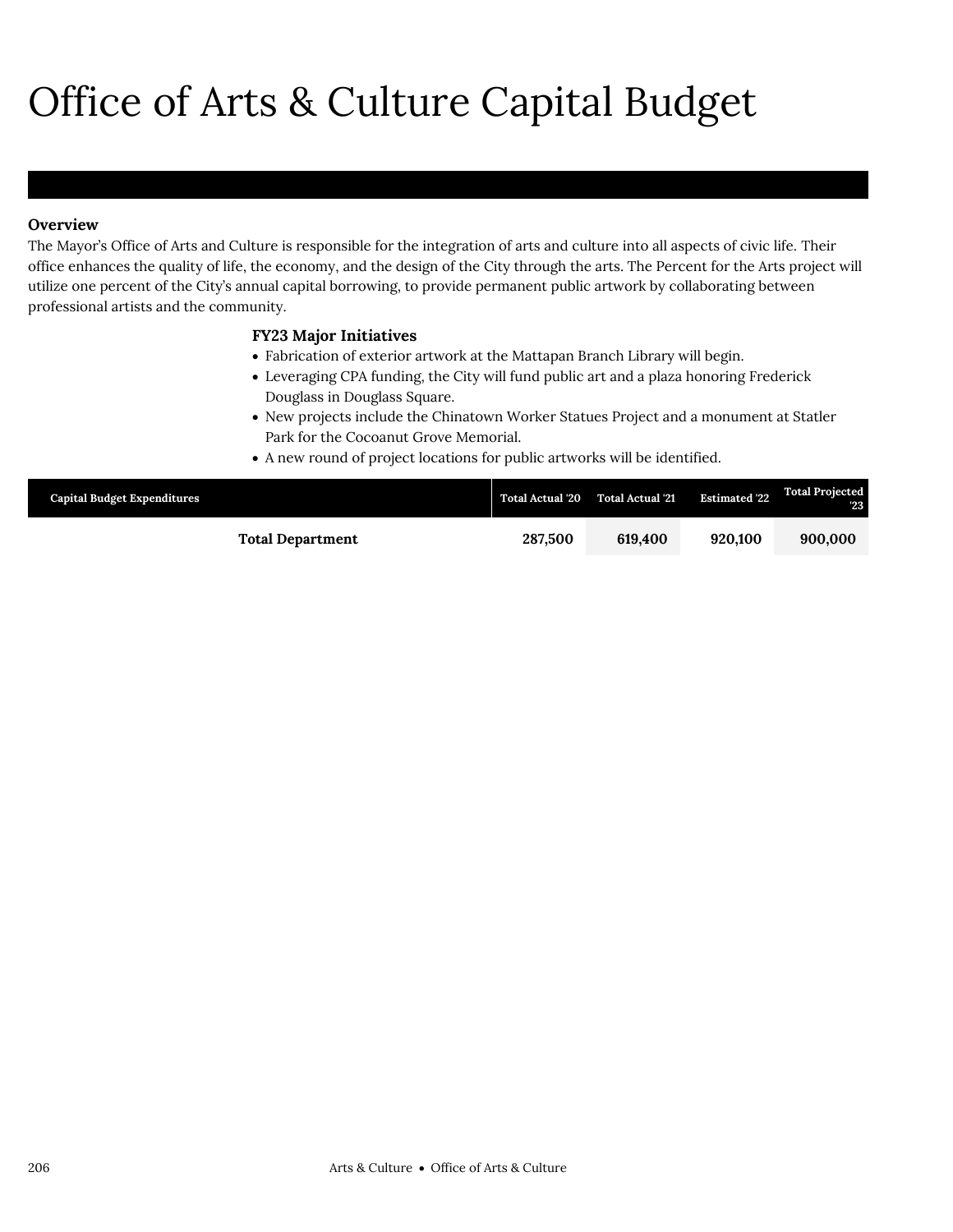## **ART SIGNAGE UPGRADES**

### **Project Mission**

Design, fabricate, and install custom interpretative signage for numerous artworks across the City. **Managing Department,** Office of Arts and Culture **Status,** New Project **Location,** Citywide **Operating Impact,** No

### **Authorizations**

|                                          |          |              |             | Non Capital |          |
|------------------------------------------|----------|--------------|-------------|-------------|----------|
| Source                                   | Existing | <b>FY23</b>  | Future      | Fund        | Total    |
| City Capital                             |          | 100,000      |             | 0           | 100,000  |
| Grants/Other                             |          |              |             |             | $\theta$ |
| Total                                    | $\Omega$ | 100,000      |             |             | 100,000  |
| <b>Expenditures (Actual and Planned)</b> |          |              |             |             |          |
|                                          | Thru     |              |             |             |          |
| Source                                   | 6/30/21  | <b>FY22</b>  | <b>FY23</b> | FY24-27     | Total    |
| City Capital                             |          | 0            | 50,000      | 50,000      | 100,000  |
| Grants/Other                             |          | $\Omega$     |             |             | $\Omega$ |
| Total                                    | 0        | $\mathbf{0}$ | 50,000      | 50,000      | 100,000  |

#### **BOOK MARK'D**

## **Project Mission**

Fabricate and install a bronze sculpture of books for the entrance of the Mattapan Branch Library. **Managing Department,** Office of Arts and Culture **Status,** To Be Scheduled

#### **Location,** Mattapan **Operating Impact,** No

| Authorizations |                                          |          |              |             |             |          |
|----------------|------------------------------------------|----------|--------------|-------------|-------------|----------|
|                |                                          |          |              |             | Non Capital |          |
|                | Source                                   | Existing | <b>FY23</b>  | Future      | Fund        | Total    |
|                | City Capital                             | 250,000  |              |             | 0           | 250,000  |
|                | Grants/Other                             |          |              |             |             | $\theta$ |
|                | Total                                    | 250,000  | $\mathbf{0}$ | $\Omega$    | 0           | 250,000  |
|                | <b>Expenditures (Actual and Planned)</b> |          |              |             |             |          |
|                |                                          | Thru     |              |             |             |          |
|                | Source                                   | 6/30/21  | <b>FY22</b>  | <b>FY23</b> | FY24-27     | Total    |
|                | City Capital                             |          | 0            | 50,000      | 200,000     | 250,000  |
|                | Grants/Other                             |          |              |             |             | $\Omega$ |
|                | Total                                    |          | 0            | 50,000      | 200,000     | 250,000  |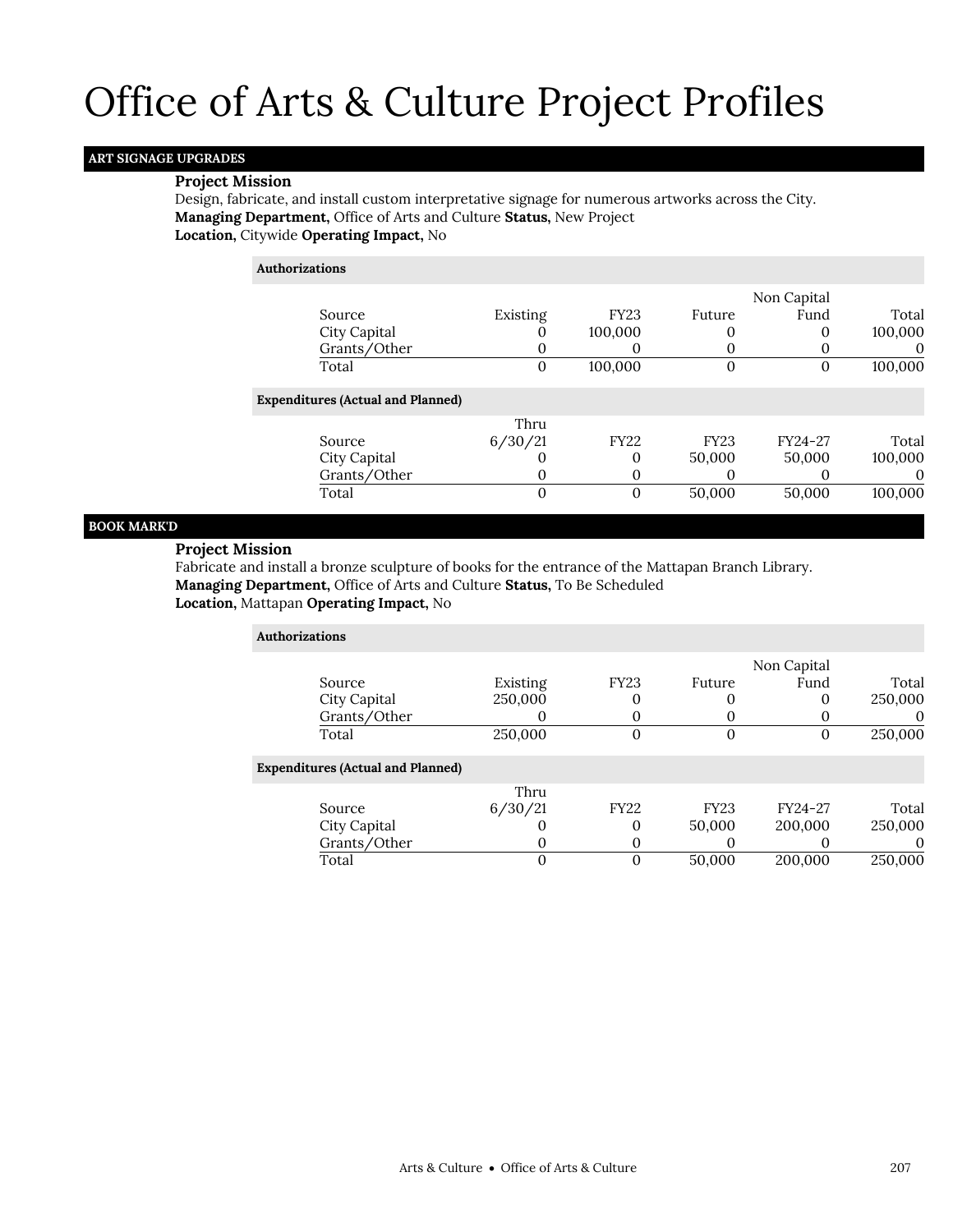## **CHINATOWN WORKER STATUES PROJECT**

### **Project Mission**

Design, fabricate, and install four bronze figures on four separate sites in the Chinatown neighborhood of Boston. **Managing Department,** Office of Arts and Culture **Status,** New Project **Location,** Chinatown **Operating Impact,** No

**Authorizations**

|                                          |          |             |             | Non Capital |           |
|------------------------------------------|----------|-------------|-------------|-------------|-----------|
| Source                                   | Existing | <b>FY23</b> | Future      | Fund        | Total     |
| City Capital                             |          | 1,000,000   | 0           | 0           | 1,000,000 |
| Grants/Other                             | 0        | O           | O           | O           | O         |
| Total                                    | O        | 1,000,000   | 0           | 0           | 1,000,000 |
| <b>Expenditures (Actual and Planned)</b> |          |             |             |             |           |
|                                          | Thru     |             |             |             |           |
| Source                                   | 6/30/21  | <b>FY22</b> | <b>FY23</b> | FY24-27     | Total     |
| City Capital                             |          | 0           | 100,000     | 900,000     | 1,000,000 |
| Grants/Other                             | 0        | 0           | 0           |             | $\theta$  |
| Total                                    | 0        | 0           | 100,000     | 900.000     | 1,000,000 |
|                                          |          |             |             |             |           |

#### **EDWARD O. GOURDIN AND AFRICAN AMERICAN VETERANS MEMORIAL**

## **Project Mission**

Complete fabrication and install a bronze memorial portrait of Justice Gourdin and ten bas-relief portraits of African American veterans of wars from the American Revolution to the Iraq War.

**Managing Department,** Office of Arts and Culture **Status,** Implementation Underway

#### **Location,** Roxbury **Operating Impact,** No

| <b>Authorizations</b>                    |          |             |             |             |          |
|------------------------------------------|----------|-------------|-------------|-------------|----------|
|                                          |          |             |             | Non Capital |          |
| Source                                   | Existing | <b>FY23</b> | Future      | Fund        | Total    |
| City Capital                             | 150,000  |             |             | 0           | 150,000  |
| Grants/Other                             |          | 0           |             |             | $\theta$ |
| Total                                    | 150,000  | $\Omega$    | $\Omega$    | $\Omega$    | 150,000  |
| <b>Expenditures (Actual and Planned)</b> |          |             |             |             |          |
|                                          | Thru     |             |             |             |          |
| Source                                   | 6/30/21  | <b>FY22</b> | <b>FY23</b> | FY24-27     | Total    |
| City Capital                             |          | 0           | 50,000      | 100,000     | 150,000  |
| Grants/Other                             | 0        | 0           |             |             | $\theta$ |
| Total                                    | 0        | 0           | 50,000      | 100,000     | 150,000  |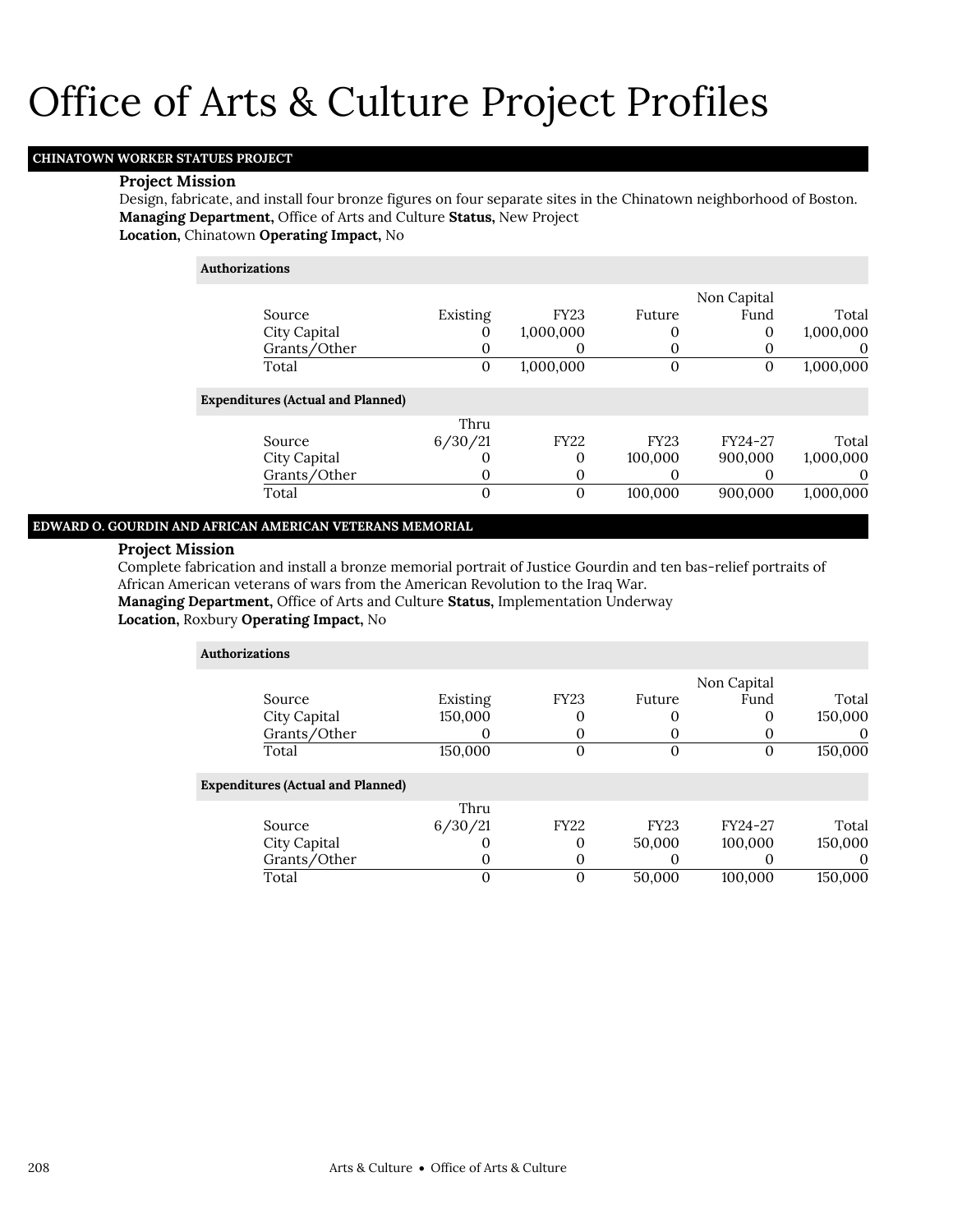## **EMERGENT MEMORY (COCOANUT GROVE MEMORIAL)**

### **Project Mission**

Design, fabrication, site preparation, and installation of public art in Statler Park. **Managing Department,** Office of Arts and Culture **Status,** New Project **Location,** Bay Village **Operating Impact,** No

### **Authorizations**

|                                          |          |             |             | Non Capital |          |
|------------------------------------------|----------|-------------|-------------|-------------|----------|
| Source                                   | Existing | <b>FY23</b> | Future      | Fund        | Total    |
| City Capital                             |          | 305,000     |             |             | 305,000  |
| Grants/Other                             |          |             | $\Omega$    | 145,000     | 145,000  |
| Total                                    | 0        | 305,000     | $\Omega$    | 145,000     | 450,000  |
| <b>Expenditures (Actual and Planned)</b> |          |             |             |             |          |
|                                          | Thru     |             |             |             |          |
| Source                                   | 6/30/21  | <b>FY22</b> | <b>FY23</b> | FY24-27     | Total    |
| City Capital                             |          | 0           | 50,000      | 255,000     | 305,000  |
| Grants/Other                             |          | 0           |             |             | $\Omega$ |
| Total                                    | $\Omega$ | $\Omega$    | 50,000      | 255,000     | 305,000  |

## **PARK PLAZA MONUMENT/MEMORIAL**

## **Project Mission**

Select an artist who will design, manage the fabrication and the installation of a new artwork to be installed on the site formally occupied by the Emancipation Group statue in Park Plaza.

**Managing Department,** Office of Arts and Culture **Status,** New Project

**Location,** Bay Village **Operating Impact,** No

| <b>Authorizations</b>                    |          |             |                   |             |          |
|------------------------------------------|----------|-------------|-------------------|-------------|----------|
|                                          |          |             |                   | Non Capital |          |
| Source                                   | Existing | <b>FY23</b> | Future            | Fund        | Total    |
| City Capital                             |          | 500,000     |                   | 0           | 500,000  |
| Grants/Other                             | O        | O           |                   |             | $\theta$ |
| Total                                    | 0        | 500,000     | 0                 | 0           | 500,000  |
| <b>Expenditures (Actual and Planned)</b> |          |             |                   |             |          |
|                                          | Thru     |             |                   |             |          |
| Source                                   | 6/30/21  | <b>FY22</b> | <b>FY23</b>       | FY24-27     | Total    |
| City Capital                             |          | 0           | 50,000            | 450,000     | 500,000  |
| Grants/Other                             | $\Omega$ | 0           | $\mathbf{\Omega}$ |             | $\Omega$ |
| Total                                    | 0        | 0           | 50,000            | 450,000     | 500,000  |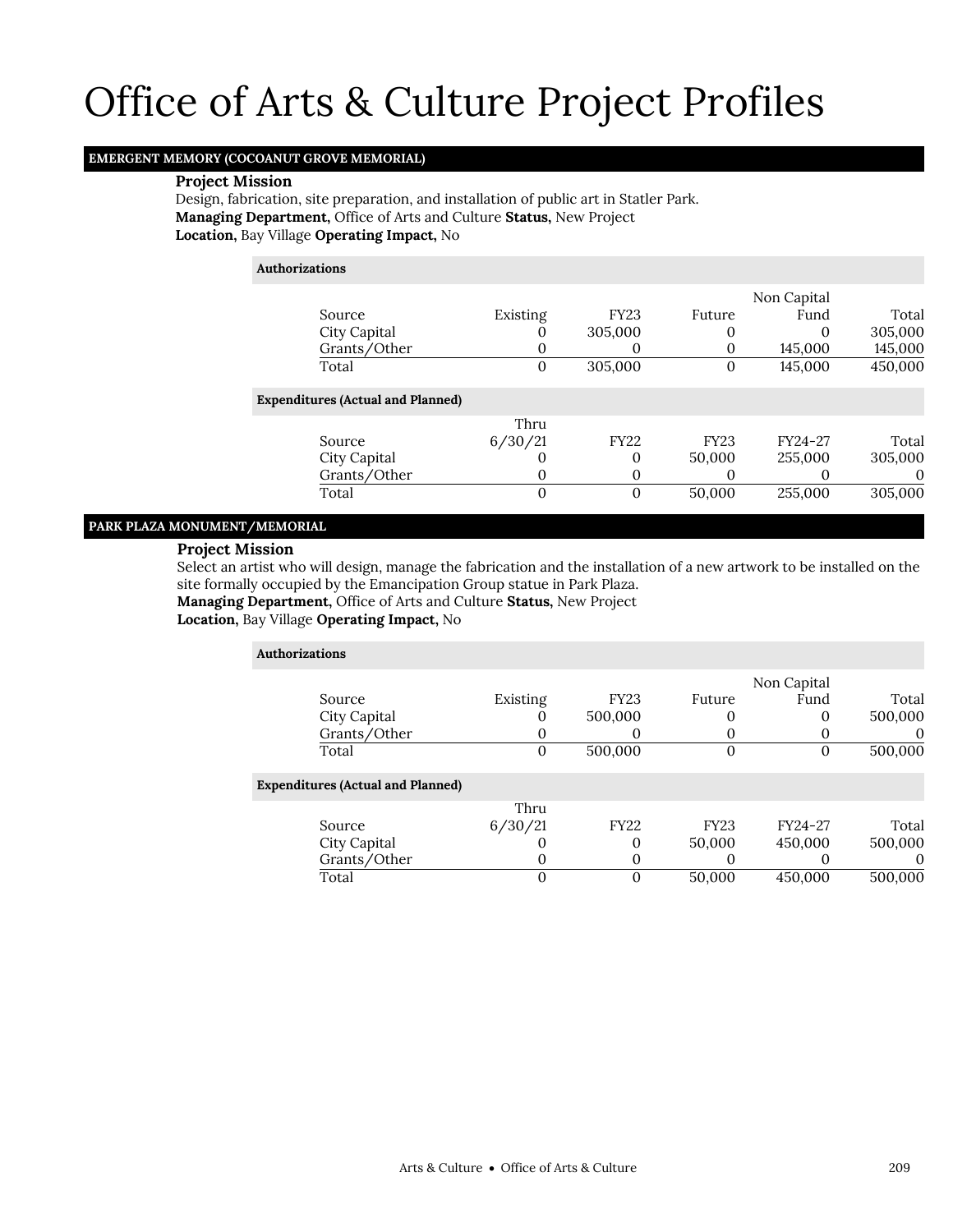## **PERCENT FOR THE ARTS**

#### **Project Mission**

One percent of the City's annual planned bond issuance is designated for the commissioning of permanent, public art in municipal spaces. Site selection will be coordinated with projects in the capital plan.

**Managing Department,** Office of Arts and Culture **Status,** Annual Program

**Location,** Citywide **Operating Impact,** No

## **Authorizations** Source Existing FY23 Future Non Capital Fund Total City Capital 10,200,000 3,250,000 1,550,000 0 15,000,000 Grants/Other 0 0 0 0 0 0 Total 10,200,000 3,250,000 1,550,000 0 15,000,000 **Expenditures (Actual and Planned)** Source Thru 6/30/21 FY22 FY23 FY24-27 Total City Capital 802,000 800,000 500,000 12,898,000 Grants/Other 0 0 0 0 0 0 Total 802,000 800,000 500,000 12,898,000 15,000,000

#### **STRAND THEATER**

#### **Project Mission**

Study to assess capital needs at the Strand Theater.

**Managing Department,** Public Facilities Department **Status,** To Be Scheduled

**Location,** Dorchester **Operating Impact,** No

| <b>Authorizations</b> |                                          |          |             |             |             |          |
|-----------------------|------------------------------------------|----------|-------------|-------------|-------------|----------|
|                       |                                          |          |             |             | Non Capital |          |
|                       | Source                                   | Existing | <b>FY23</b> | Future      | Fund        | Total    |
|                       | City Capital                             | 250,000  | 0           |             | 0           | 250,000  |
|                       | Grants/Other                             |          | 0           |             |             |          |
|                       | Total                                    | 250,000  | $\mathbf 0$ | 0           | 0           | 250,000  |
|                       | <b>Expenditures (Actual and Planned)</b> |          |             |             |             |          |
|                       |                                          | Thru     |             |             |             |          |
|                       | Source                                   | 6/30/21  | <b>FY22</b> | <b>FY23</b> | FY24-27     | Total    |
|                       | City Capital                             |          | O           | 0           | 250,000     | 250,000  |
|                       | Grants/Other                             | O        | 0           |             |             | $\theta$ |
|                       | Total                                    | 0        | $\Omega$    |             | 250,000     | 250,000  |